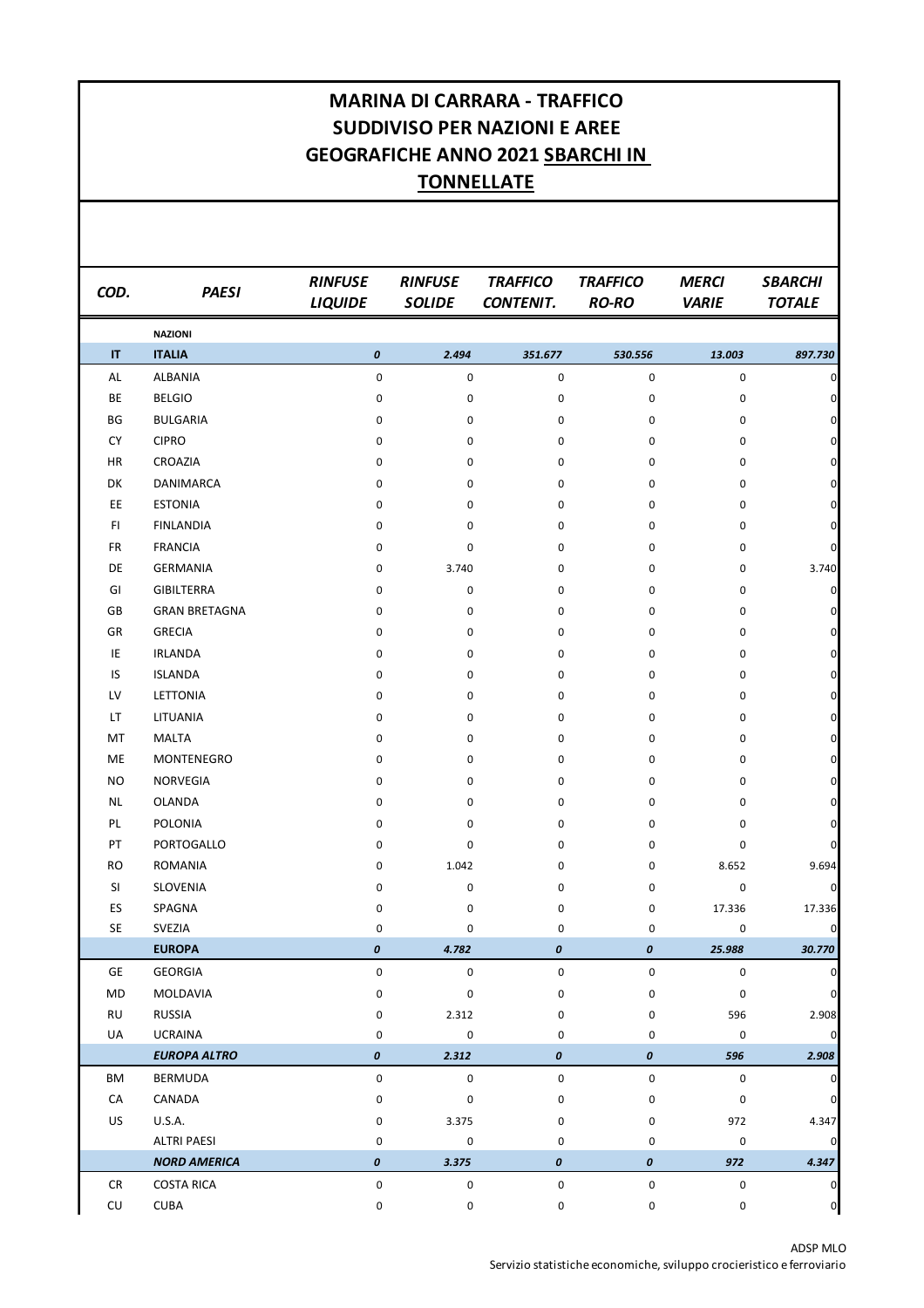| JM        | <b>GIAMAICA</b>           | 0           | 0         | 0           | 0         | 0       | 0              |
|-----------|---------------------------|-------------|-----------|-------------|-----------|---------|----------------|
| МX        | <b>MESSICO</b>            | 0           | 0         | 0           | 0         | 0       | 0              |
| PA        | PANAMA                    | 0           | 0         | 0           | 0         | 0       | 0              |
| DO        | REPUBBLICA DOMINICANA     | 0           | 0         | 0           | 0         | 0       | 0              |
|           | <b>ALTRI PAESI</b>        | $\mathbf 0$ | 0         | $\mathbf 0$ | 0         | 0       | 0              |
|           | <b>CENTRO AMERICA</b>     | 0           | 0         | 0           | 0         | 0       | 0              |
| AR        | ARGENTINA                 | 0           | 0         | 0           | $\pmb{0}$ | 0       | 0              |
| <b>BR</b> | <b>BRASILE</b>            | 0           | 0         | 0           | 0         | 153.883 | 153.883        |
| CL        | <b>CILE</b>               | 0           | 0         | 0           | 0         | 0       | 0              |
| COD.      | COLOMBIA                  | 0           | 0         | 0           | 0         | 0       | 0              |
| EC        | <b>ECUADOR</b>            | 0           | 0         | 0           | 0         | 0       | 0              |
| PY        | PARAGUAY                  | 0           | 0         | 0           | 0         | 0       | 0              |
| PE        | PERU'                     | 0           | 0         | 0           | 0         | 0       | 0              |
| UY        | <b>URUGUAY</b>            | 0           | 0         | 0           | 0         | 0       | 0              |
| VE        | VENEZUELA                 | 0           | 0         | 0           | 0         | 0       | 0              |
|           | <b>ALTRI PAESI</b>        | 0           | 0         | $\mathbf 0$ | 0         | 0       | 0              |
|           | <b>SUD AMERICA</b>        | 0           | 0         | 0           | 0         | 153.883 | 153.883        |
| DZ        | ALGERIA                   | 0           | 0         | 20.511      | $\pmb{0}$ | 244     | 20.755         |
| EG        | <b>EGITTO</b>             | 0           | 0         | 0           | 0         | 0       | 0              |
| <b>LY</b> | LIBIA                     | 0           | 0         | 0           | 0         | 0       | 0              |
| MA        | MAROCCO                   | 0           | 0         | 0           | 0         | 0       | 0              |
| ΤN        | <b>TUNISIA</b>            | 0           | 0         | 7.058       | 0         | 8.243   | 15.301         |
|           | <b>NORD AFRICA</b>        | 0           | 0         | 27.569      | 0         | 8.487   | 36.056         |
| ER        | ERITREA                   | 0           | 0         | 0           | $\pmb{0}$ | 0       | 0              |
| KE        | <b>KENYA</b>              | $\pmb{0}$   | 0         | 0           | $\pmb{0}$ | 0       | 0              |
| SO        | SOMALIA                   | 0           | 0         | 0           | 0         | 0       | 0              |
| ZA        | SUDAFRICA                 | 0           | 0         | 0           | 0         | 89.529  | 89.529         |
| SD        | SUDAN                     | 0           | 0         | 0           | 0         | 0       | 0              |
|           | <b>ALTRI PAESI</b>        | 0           | 0         | 0           | 0         | 58.869  | 58.869         |
|           | <b>AFRICA ORIENTALE</b>   | 0           | 0         | 0           | 0         | 148.398 | 148.398        |
| AO        | ANGOLA                    | 0           | 0         | 0           | 0         | 2.136   | 2.136          |
| <b>CM</b> | CAMERUN                   | $\pmb{0}$   | 0         | 0           | 0         | 0       | 0              |
| CG        | CONGO                     | $\mathbf 0$ | 0         | 0           | 0         | 0       | $\overline{0}$ |
| CI        | COSTA D'AVORIO            | 0           | 0         | 0           | 0         | 0       | 0              |
| GM        | GAMBIA                    | 0           | 0         | 0           | 0         | 0       | 0              |
| GH        | GANA                      | 0           | 0         | 0           | 0         | 0       | 0              |
| GN        | <b>GUINEA</b>             | 0           | 0         | 0           | 0         | 0       | 0              |
| LR.       | LIBERIA                   | 0           | 0         | 0           | 0         | 0       | 0              |
| MR        | <b>MAURITANIA</b>         | 0           | 0         | 0           | 0         | 0       | 0              |
| NG        | NIGERIA                   | 0           | 0         | 0           | 0         | 0       | 0              |
| SN        | SENEGAL                   | 0           | 0         | 0           | 0         | 0       | 0              |
|           | <b>ALTRI PAESI</b>        | 0           | 0         | 0           | 0         | 7.680   | 7.680          |
|           | <b>AFRICA OCCIDENTALE</b> | 0           | 0         | 0           | 0         | 9.816   | 9.816          |
| SA        | ARABIA SAUDITA            | 0           | 0         | 0           | $\pmb{0}$ | 0       | 0              |
| IR        | <b>IRAN</b>               | 0           | 0         | 0           | 0         | 0       | 0              |
| IQ        | <b>IRAQ</b>               | 0           | 0         | 0           | 0         | 0       | 0              |
| IL.       | <b>ISRAELE</b>            | 0           | 0         | 0           | 0         | 0       | 0              |
| OM        | OMAN                      | 0           | 0         | 0           | 0         | 0       | 0              |
| QA        | QATAR                     | 0           | 0         | 0           | 0         | 0       | 0              |
| TR        | <b>TURCHIA</b>            | 0           | 0         | 0           | 0         | 5.247   | 5.247          |
|           | <b>ALTRI PAESI</b>        | 0           | 0         | 0           | 0         | 0       | 0              |
|           | <b>MEDIO ORIENTE</b>      | 0           | 0         | 0           | $\pmb{o}$ | 5.247   | 5.247          |
| <b>BD</b> | BANGLADESH                | 0           | $\pmb{0}$ | $\pmb{0}$   | $\pmb{0}$ | 0       | $\overline{0}$ |

 $\ddot{\phantom{0}}$